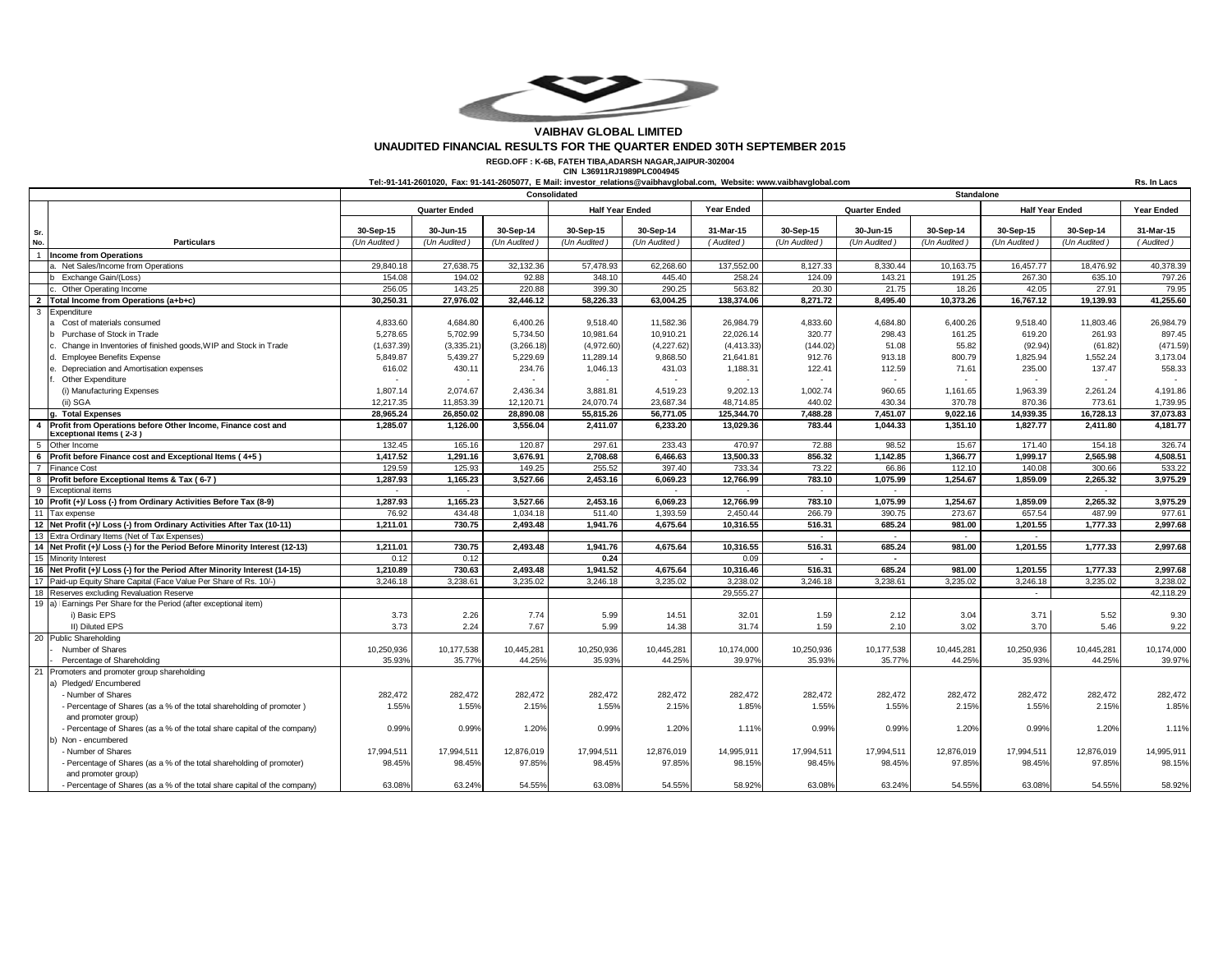## **Notes :**

- 1 The above unaudited results have been reviewed by the Audit Committee & approved by the Board of Directors at their meetings held on 3rd November, 2015 and 4th November 2015 respectively. Limited review, as required unde Agreement, has been carried out by the Statutory Auditors.
- 2 Two of the subsidiaries in USA have recognized net aggregate Deferred Tax Assets of Rs.9.13 crore as on 30/09/2015 . As virtual certainty supported by convincing evidence (as required under Accounting Standard 22 "Acco yet to be established, no effect of such Deferred Tax Asset has been given in the Consolidated Financial Statements.
- 3 During the quarter, the Company allotted 73,398 equity shares of Rs. 10/- each under the Company`s Employees Stock Option Scheme-2006 (As Amended).
- 4 The business activities in respect of new line of business is not significant for the quarter and therefore no disclosures as required by Para IV (d) of Clause 41 of the Listing Agreement has been made.
- 5 The Group operates in single business segment viz. 'retail of fashion Jewellery & life style products. Hence, no segment results are being published .
- 6 The Board in its meeting held on 28th July,2015 had approved a Scheme of Capital Reduction under section 100 to 104 of the Companies Act 1956 read with section 52 of the Companies Act 2013 for setting off of accumulated of Rs. 264.3 crores against the Share Premium Account. The Scheme is pending for approval with stock exchanges & subsequently from SEBI and High Court.
- 7 No Investor complaints were pending at the beginning and end of the quarter. During the quarter, 22 complaints were received and resolved .
- 8 Figures for the previous periods are reclassified/rearranged/ re-grouped, wherever necessary.

Place : Jaipur **For and on behalf of the Board of Directors**

*4th November, 2015* Sunil Agrawal

Chairman & Managing Director DIN :00061142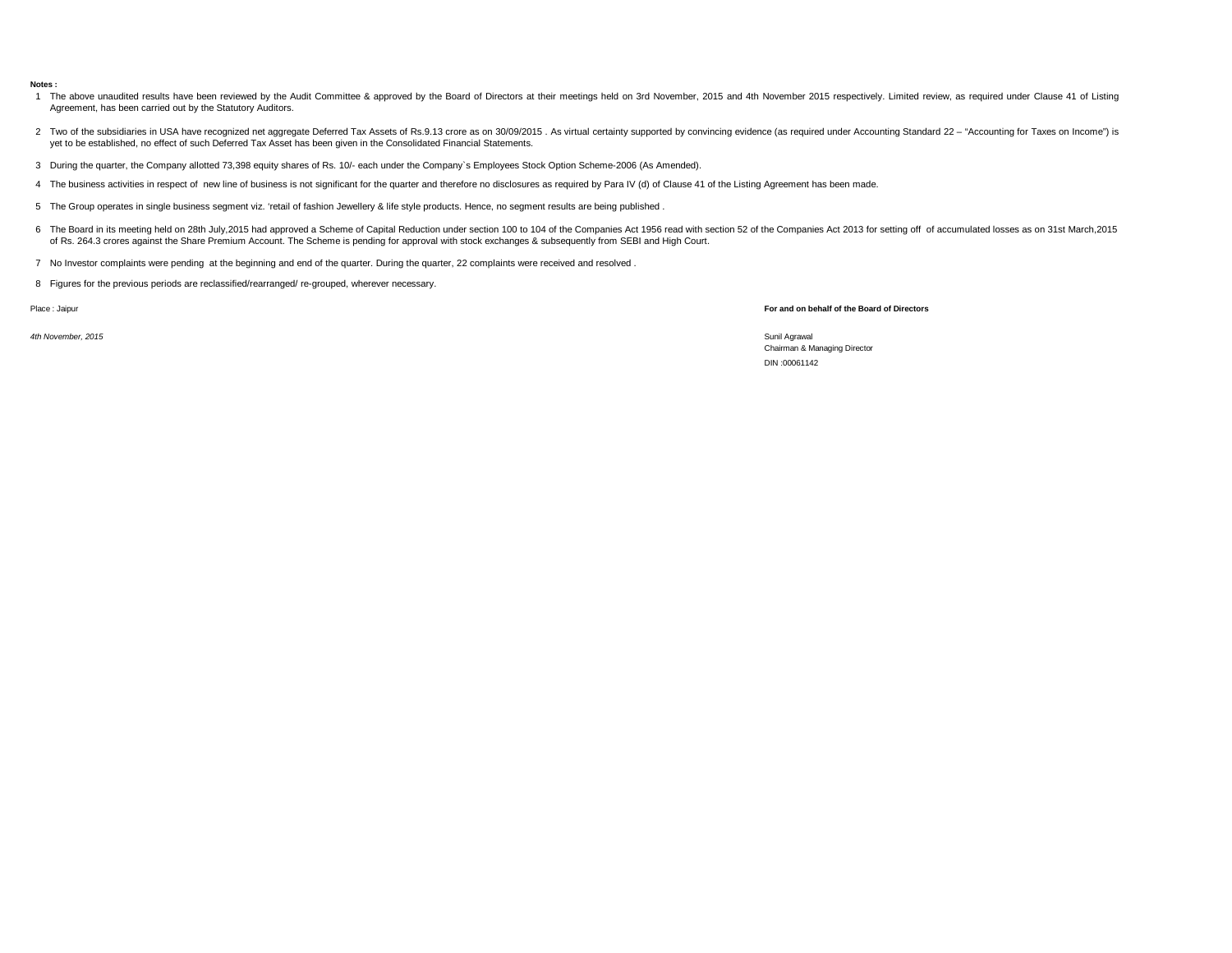

## **VAIBHAV GLOBAL LIMITED UNAUDITED STATEMENT OF ASSETS & LIABILITIES AS AT 30TH SEPTEMBER 2015**

|                                                              |                     |                  |                   | Rs. In Lacs      |  |  |
|--------------------------------------------------------------|---------------------|------------------|-------------------|------------------|--|--|
|                                                              | <b>Consolidated</b> |                  | <b>Standalone</b> |                  |  |  |
| <b>Particulars</b>                                           | As at               | As at            | As at             | As at            |  |  |
|                                                              | 30th Sept, 2015     | 31st March, 2015 | 30th Sept, 2015   | 31st March, 2015 |  |  |
|                                                              | <b>Un Audited</b>   | <b>Audited</b>   | <b>Un Audited</b> | <b>Audited</b>   |  |  |
| <b>EQUITY AND LIABILITIES</b>                                |                     |                  |                   |                  |  |  |
| <b>SHAREHOLDERS FUND:</b>                                    |                     |                  |                   |                  |  |  |
| (a) Share Capital                                            | 3,246.18            | 3,238.02         | 3,246.18          | 3,238.02         |  |  |
| (b) Reserves and Surplus                                     | 31,275.84           | 29,555.27        | 43,611.25         | 42,118.29        |  |  |
| (c) Money received against share warrants                    |                     |                  | $\overline{a}$    |                  |  |  |
| Sub-Total-Shareholders fund                                  | 34,522.02           | 32,793.29        | 46,857.43         | 45,356.31        |  |  |
| Share application pending allotment                          |                     |                  |                   |                  |  |  |
| <b>Minority Interest</b>                                     | 0.33                | 0.09             |                   |                  |  |  |
| <b>Non-Current Liabilities</b>                               |                     |                  |                   |                  |  |  |
| (a) Long-Term Borrowings                                     | 526.48              |                  | $\mathbf{r}$      |                  |  |  |
| (b) Long-Term Provisions                                     | 332.44              | 242.26           | 328.99            | 238.99           |  |  |
| <b>Sub-Total-Non Current Liabilities</b>                     | 858.92              | 242.26           | 328.99            | 238.99           |  |  |
| <b>Current Liabilities</b>                                   |                     |                  |                   |                  |  |  |
| (a) Short-Term Borrowings                                    | 8,658.53            | 7,619.74         | 6,905.96          | 5,949.66         |  |  |
| (b) Trade Payables                                           | 11,079.03           | 7,431.98         | 4,253.67          | 2,812.46         |  |  |
| (c) Other Current Liabilities                                | 2,944.04            | 3,112.16         | 527.89            | 392.84           |  |  |
| (d) Short-Term Provisions                                    | 1.684.26            | 1,819.18         | 1.223.59          | 855.62           |  |  |
| <b>Sub-Total-Current Liabilities</b>                         | 24,365.86           | 19,983.06        | 12,911.11         | 10,010.58        |  |  |
| <b>TOTAL EQUITY AND LIABILITIES</b>                          | 59,747.13           | 53,018.70        | 60,097.53         | 55,605.88        |  |  |
| <b>ASSETS</b>                                                |                     |                  |                   |                  |  |  |
| <b>Non-Current Assets</b>                                    |                     |                  |                   |                  |  |  |
| (a) Fixed Assets                                             | 11,875.51           | 7,701.93         | 2,941.63          | 2,472.25         |  |  |
| (b) Non-Current Investments                                  | 288.12              | 307.57           | 26,894.70         | 24,006.91        |  |  |
| (c) Deferred Tax Assets                                      | 107.15              | 61.98            | 107.15            | 61.98            |  |  |
| (d) Long-Term Loans and Advances                             | 1,912.23            | 3,529.74         | 4,440.64          | 6,886.77         |  |  |
| <b>Sub-Total-Non Current Assets</b><br><b>Current Assets</b> | 14,183.01           | 11,601.22        | 34,384.12         | 33,427.91        |  |  |
| (a) Inventories                                              | 29,156.43           | 22,829.28        | 9,933.92          | 8,486.43         |  |  |
| (b) Trade Receivables                                        | 2,447.22            | 4,751.36         | 12,192.34         | 7,459.17         |  |  |
| (c) Cash and Bank Balances                                   | 9,534.01            | 9,625.95         | 1,897.10          | 4,000.99         |  |  |
| (d) Short-Term Loans and Advances                            | 4,385.75            | 4,203.71         | 1,159.41          | 1,427.43         |  |  |
| (e) Other Current Assets                                     | 40.71               | 7.18             | 530.64            | 803.95           |  |  |
| <b>Sub-Total- Current Assets</b>                             | 45,564.12           | 41,417.48        | 25,713.41         | 22,177.97        |  |  |
| <b>TOTAL- ASSETS</b>                                         | 59,747.13           | 53,018.70        | 60,097.53         | 55,605.88        |  |  |